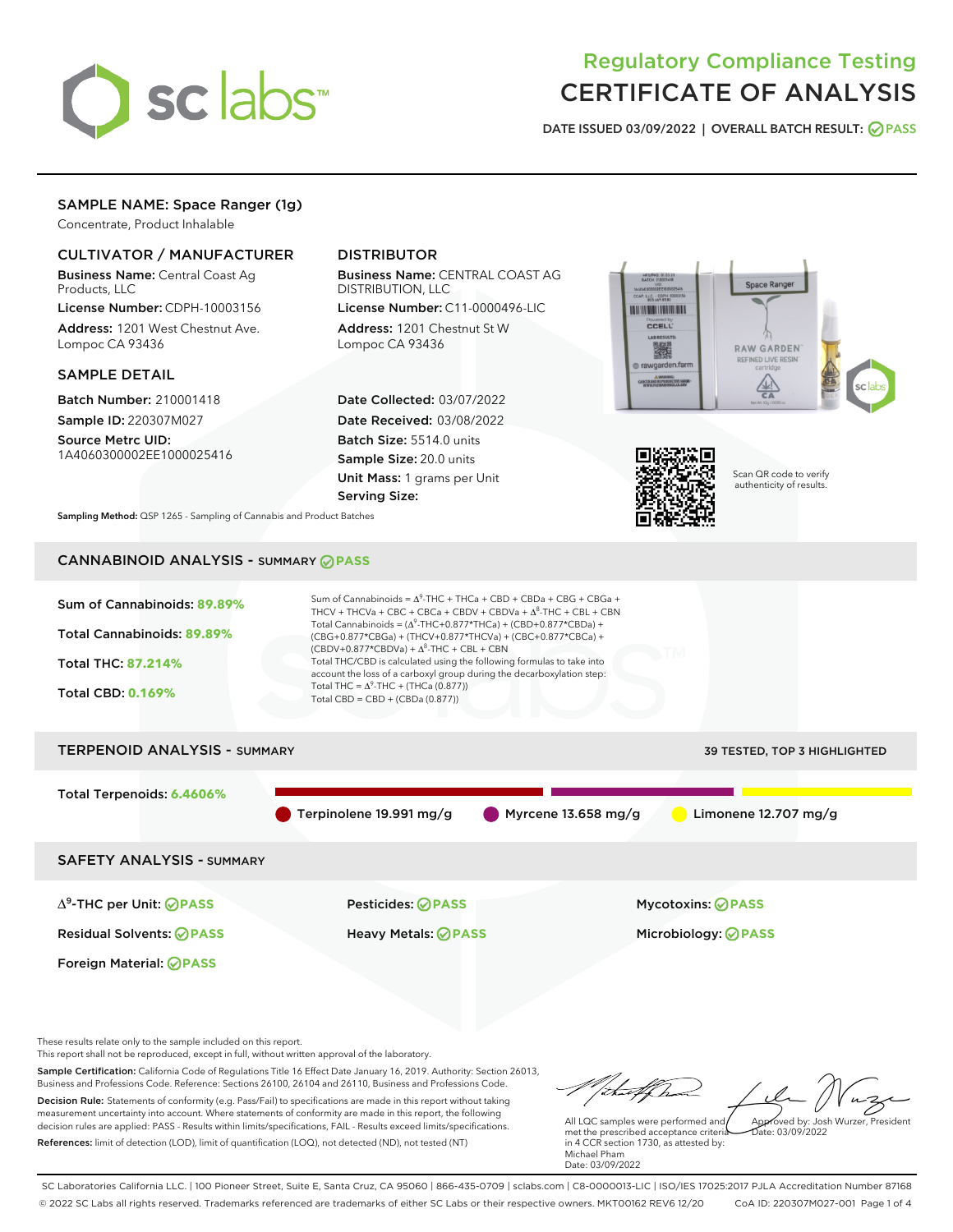



SPACE RANGER (1G) | DATE ISSUED 03/09/2022 | OVERALL BATCH RESULT: @ PASS

#### CANNABINOID TEST RESULTS - 03/08/2022 2 PASS

Tested by high-performance liquid chromatography with diode-array detection (HPLC-DAD). **Method:** QSP 1157 - Analysis of Cannabinoids by HPLC-DAD

#### TOTAL CANNABINOIDS: **89.89%**

Total Cannabinoids (Total THC) + (Total CBD) + (Total CBG) + (Total THCV) + (Total CBC) +  $(Total CBDV) +  $\Delta^8$ -THC + CBL + CBN$ 

TOTAL THC: **87.214%** Total THC (Δ<sup>9</sup>-THC+0.877\*THCa)

TOTAL CBD: **0.169%**

Total CBD (CBD+0.877\*CBDa)

TOTAL CBG: 1.581% Total CBG (CBG+0.877\*CBGa)

TOTAL THCV: 0.51% Total THCV (THCV+0.877\*THCVa)

TOTAL CBC: ND Total CBC (CBC+0.877\*CBCa)

TOTAL CBDV: ND Total CBDV (CBDV+0.877\*CBDVa)

| <b>COMPOUND</b>            | LOD/LOQ<br>(mg/g) | <b>MEASUREMENT</b><br><b>UNCERTAINTY</b><br>(mg/g) | <b>RESULT</b><br>(mg/g) | <b>RESULT</b><br>(%) |
|----------------------------|-------------------|----------------------------------------------------|-------------------------|----------------------|
| $\Lambda^9$ -THC           | 0.06 / 0.26       | ±23.373                                            | 872.14                  | 87.214               |
| <b>CBG</b>                 | 0.06 / 0.19       | ±0.485                                             | 15.81                   | 1.581                |
| <b>THCV</b>                | 0.1 / 0.2         | ±0.20                                              | 5.1                     | 0.51                 |
| <b>CBN</b>                 | 0.1/0.3           | ±0.13                                              | 2.6                     | 0.26                 |
| <b>CBD</b>                 | 0.07/0.29         | ±0.061                                             | 1.69                    | 0.169                |
| $\Delta^8$ -THC            | 0.1/0.4           | ±0.10                                              | 1.6                     | 0.16                 |
| <b>THCa</b>                | 0.05/0.14         | N/A                                                | <b>ND</b>               | <b>ND</b>            |
| <b>THCVa</b>               | 0.07/0.20         | N/A                                                | <b>ND</b>               | <b>ND</b>            |
| <b>CBDa</b>                | 0.02/0.19         | N/A                                                | <b>ND</b>               | <b>ND</b>            |
| <b>CBDV</b>                | 0.04 / 0.15       | N/A                                                | <b>ND</b>               | <b>ND</b>            |
| <b>CBDVa</b>               | 0.03/0.53         | N/A                                                | <b>ND</b>               | <b>ND</b>            |
| <b>CBGa</b>                | 0.1/0.2           | N/A                                                | <b>ND</b>               | <b>ND</b>            |
| <b>CBL</b>                 | 0.06 / 0.24       | N/A                                                | <b>ND</b>               | <b>ND</b>            |
| <b>CBC</b>                 | 0.2 / 0.5         | N/A                                                | <b>ND</b>               | <b>ND</b>            |
| <b>CBCa</b>                | 0.07 / 0.28       | N/A                                                | <b>ND</b>               | <b>ND</b>            |
| <b>SUM OF CANNABINOIDS</b> |                   |                                                    | 898.9 mg/g              | 89.89%               |

#### **UNIT MASS: 1 grams per Unit**

| $\Delta^9$ -THC per Unit               | 1100 per-package limit | 872.14 mg/unit | <b>PASS</b> |
|----------------------------------------|------------------------|----------------|-------------|
| <b>Total THC per Unit</b>              |                        | 872.14 mg/unit |             |
| <b>CBD</b> per Unit                    |                        | $1.69$ mg/unit |             |
| <b>Total CBD per Unit</b>              |                        | $1.69$ mg/unit |             |
| <b>Sum of Cannabinoids</b><br>per Unit |                        | 898.9 mg/unit  |             |
| <b>Total Cannabinoids</b><br>per Unit  |                        | 898.9 mg/unit  |             |

| <b>COMPOUND</b>         | LOD/LOQ<br>(mg/g) | AJUREIVII<br><b>UNCERTAINTY</b><br>(mg/g) | <b>RESULT</b><br>(mg/g)                         | <b>RESULT</b><br>(%) |
|-------------------------|-------------------|-------------------------------------------|-------------------------------------------------|----------------------|
| Terpinolene             | 0.008 / 0.026     | ±0.3179                                   | 19.991                                          | 1.9991               |
| <b>Myrcene</b>          | 0.008 / 0.025     | ±0.1366                                   | 13.658                                          | 1.3658               |
| Limonene                | 0.005 / 0.016     | ±0.1410                                   | 12.707                                          | 1.2707               |
| β-Caryophyllene         | 0.004 / 0.012     | ±0.1112                                   | 4.014                                           | 0.4014               |
| $\beta$ -Pinene         | 0.004 / 0.014     | ±0.0264                                   | 2.966                                           | 0.2966               |
| $\alpha$ -Pinene        | 0.005 / 0.017     | ±0.0146                                   | 2.174                                           | 0.2174               |
| β-Ocimene               | 0.006 / 0.020     | ±0.0374                                   | 1.496                                           | 0.1496               |
| Linalool                | 0.009 / 0.032     | ±0.0403                                   | 1.363                                           | 0.1363               |
| $\alpha$ -Humulene      | 0.009/0.029       | ±0.0240                                   | 0.960                                           | 0.0960               |
| $\alpha$ -Phellandrene  | 0.006 / 0.020     | ±0.0084                                   | 0.797                                           | 0.0797               |
| Fenchol                 | 0.010 / 0.034     | ±0.0216                                   | 0.716                                           | 0.0716               |
| $\Delta^3$ -Carene      | 0.005 / 0.018     | ±0.0071                                   | 0.641                                           | 0.0641               |
| <b>Terpineol</b>        | 0.009 / 0.031     | ±0.0282                                   | 0.589                                           | 0.0589               |
| $\alpha$ -Terpinene     | 0.005 / 0.017     | ±0.0068                                   | 0.587                                           | 0.0587               |
| $\gamma$ -Terpinene     | 0.006 / 0.018     | ±0.0053                                   | 0.392                                           | 0.0392               |
| trans-ß-Farnesene       | 0.008 / 0.025     | ±0.0066                                   | 0.238                                           | 0.0238               |
| Valencene               | 0.009 / 0.030     | ±0.0121                                   | 0.226                                           | 0.0226               |
| Camphene                | 0.005 / 0.015     | ±0.0020                                   | 0.219                                           | 0.0219               |
| $\alpha$ -Bisabolol     | 0.008 / 0.026     | ±0.0061                                   | 0.146                                           | 0.0146               |
| Borneol                 | 0.005 / 0.016     | ±0.0043                                   | 0.131                                           | 0.0131               |
| Isopulegol              | 0.005 / 0.016     | ±0.0040                                   | 0.127                                           | 0.0127               |
| Nerolidol               | 0.006 / 0.019     | ±0.0045                                   | 0.092                                           | 0.0092               |
| Guaiol                  | 0.009 / 0.030     | ±0.0026                                   | 0.072                                           | 0.0072               |
| Eucalyptol              | 0.006 / 0.018     | ±0.0014                                   | 0.070                                           | 0.0070               |
| Sabinene                | 0.004 / 0.014     | ±0.0005                                   | 0.057                                           | 0.0057               |
| p-Cymene                | 0.005 / 0.016     | ±0.0010                                   | 0.049                                           | 0.0049               |
| Caryophyllene<br>Oxide  | 0.010 / 0.033     | ±0.0015                                   | 0.041                                           | 0.0041               |
| Sabinene Hydrate        | 0.006 / 0.022     | ±0.0011                                   | 0.038                                           | 0.0038               |
| Geraniol                | 0.002 / 0.007     | ±0.0012                                   | 0.035                                           | 0.0035               |
| Citronellol             | 0.003 / 0.010     | ±0.0005                                   | 0.014                                           | 0.0014               |
| Nerol                   | 0.003 / 0.011     | N/A                                       | <loq< th=""><th><loq< th=""></loq<></th></loq<> | <loq< th=""></loq<>  |
| Fenchone                | 0.009 / 0.028     | N/A                                       | ND                                              | ND                   |
| Camphor                 | 0.006 / 0.019     | N/A                                       | <b>ND</b>                                       | ND                   |
| Isoborneol              | 0.004 / 0.012     | N/A                                       | ND                                              | ND                   |
| Menthol                 | 0.008 / 0.025     | N/A                                       | ND                                              | ND                   |
| Pulegone                | 0.003 / 0.011     | N/A                                       | ND                                              | ND                   |
| <b>Geranyl Acetate</b>  | 0.004 / 0.014     | N/A                                       | ND                                              | ND                   |
| $\alpha$ -Cedrene       | 0.005 / 0.016     | N/A                                       | ND                                              | ND                   |
| Cedrol                  | 0.008 / 0.027     | N/A                                       | ND                                              | ND                   |
| <b>TOTAL TERPENOIDS</b> |                   |                                           | 64.606 mg/g                                     | 6.4606%              |

SC Laboratories California LLC. | 100 Pioneer Street, Suite E, Santa Cruz, CA 95060 | 866-435-0709 | sclabs.com | C8-0000013-LIC | ISO/IES 17025:2017 PJLA Accreditation Number 87168 © 2022 SC Labs all rights reserved. Trademarks referenced are trademarks of either SC Labs or their respective owners. MKT00162 REV6 12/20 CoA ID: 220307M027-001 Page 2 of 4

## TERPENOID TEST RESULTS - 03/09/2022

Terpene analysis utilizing gas chromatography-flame ionization detection (GC-FID). **Method:** QSP 1192 - Analysis of Terpenoids by GC-FID

MEACUREMENT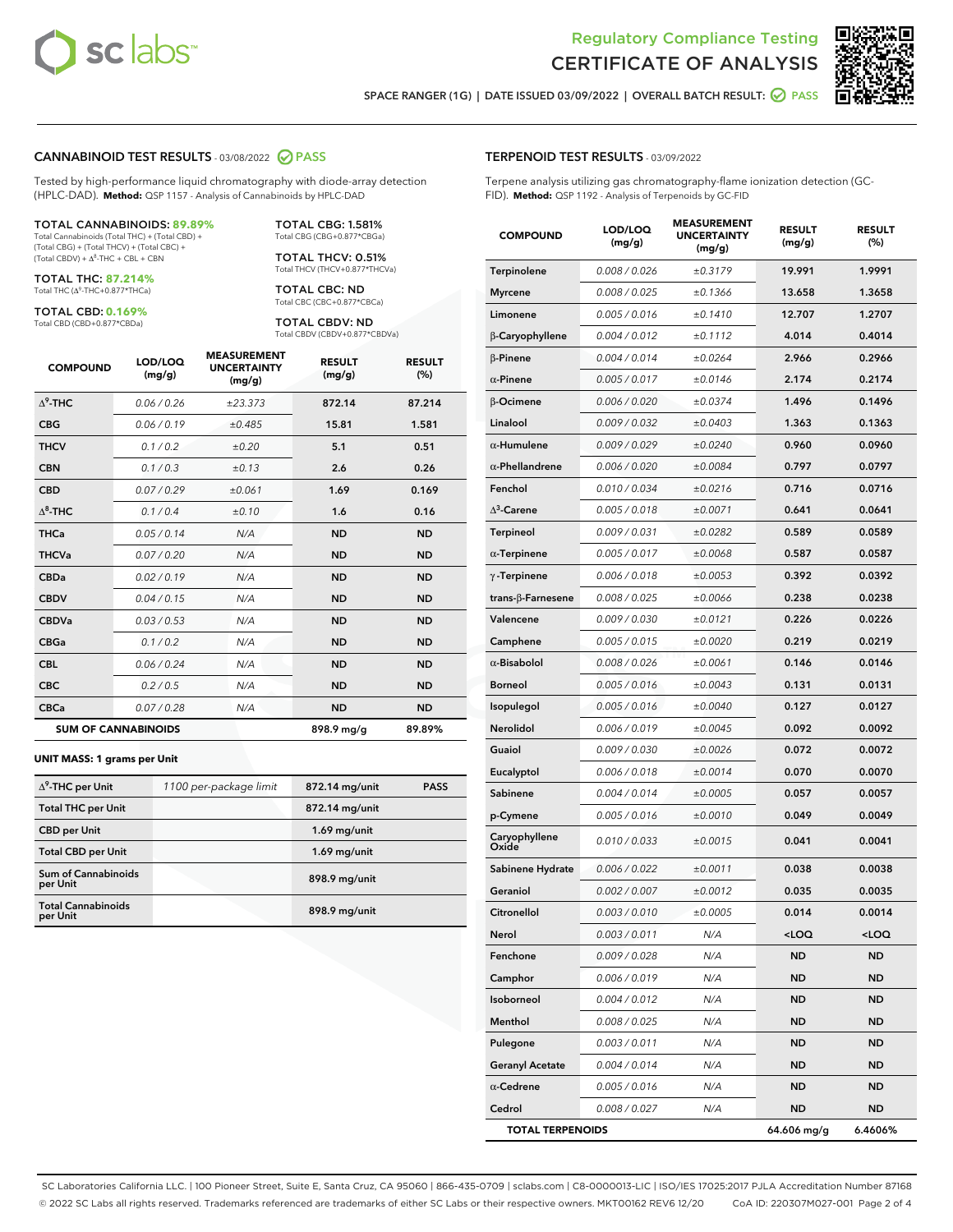



SPACE RANGER (1G) | DATE ISSUED 03/09/2022 | OVERALL BATCH RESULT: 2 PASS

## CATEGORY 1 PESTICIDE TEST RESULTS - 03/09/2022 2 PASS

Pesticide and plant growth regulator analysis utilizing high-performance liquid chromatography-mass spectrometry (HPLC-MS) or gas chromatography-mass spectrometry (GC-MS). \*GC-MS utilized where indicated. **Method:** QSP 1212 - Analysis of Pesticides and Mycotoxins by LC-MS or QSP 1213 - Analysis of Pesticides by GC-MS

| 0.03 / 0.08<br>Aldicarb<br>$\ge$ LOD<br><b>ND</b><br><b>PASS</b><br>N/A<br>Carbofuran<br>0.02 / 0.05<br>$\ge$ LOD<br>N/A<br><b>ND</b><br><b>PASS</b><br>Chlordane*<br>0.03 / 0.08<br>N/A<br><b>ND</b><br><b>PASS</b><br>$\ge$ LOD<br>Chlorfenapyr*<br>0.03/0.10<br>N/A<br><b>ND</b><br><b>PASS</b><br>$\ge$ LOD<br>0.02/0.06<br>$>$ LOD<br>N/A<br><b>ND</b><br><b>PASS</b><br>Chlorpyrifos<br>Coumaphos<br>0.02 / 0.07<br>$\ge$ LOD<br>N/A<br><b>ND</b><br><b>PASS</b><br>Daminozide<br>0.02 / 0.07<br>$\ge$ LOD<br>N/A<br><b>ND</b><br><b>PASS</b><br><b>Dichlorvos</b><br>0.03/0.09<br>$\ge$ LOD<br>N/A<br><b>ND</b><br><b>PASS</b><br>(DDVP)<br><b>Dimethoate</b><br>0.03 / 0.08<br>N/A<br><b>ND</b><br><b>PASS</b><br>$\ge$ LOD<br>0.03/0.10<br><b>ND</b><br><b>PASS</b><br>Ethoprophos<br>$\ge$ LOD<br>N/A<br>0.02 / 0.06<br><b>PASS</b><br>Etofenprox<br>$\ge$ LOD<br>N/A<br><b>ND</b><br>0.03/0.08<br>N/A<br><b>ND</b><br><b>PASS</b><br>Fenoxycarb<br>$>$ LOD<br>0.03 / 0.08<br><b>ND</b><br>Fipronil<br>$\ge$ LOD<br>N/A<br><b>PASS</b><br>Imazalil<br>0.02 / 0.06<br>N/A<br><b>ND</b><br>$\ge$ LOD<br><b>PASS</b><br><b>Methiocarb</b><br>0.02 / 0.07<br>$\ge$ LOD<br>N/A<br><b>ND</b><br><b>PASS</b><br>N/A<br><b>ND</b><br><b>PASS</b><br>Parathion-methyl<br>0.03/0.10<br>$\ge$ LOD<br>0.03/0.09<br>N/A<br><b>PASS</b><br>$\ge$ LOD<br><b>ND</b><br><b>Mevinphos</b><br>Paclobutrazol<br>0.02 / 0.05<br>N/A<br><b>ND</b><br><b>PASS</b><br>$\ge$ LOD<br>0.03/0.09<br>N/A<br><b>ND</b><br>$\ge$ LOD<br><b>PASS</b><br>Propoxur<br>0.03 / 0.08<br>N/A<br><b>ND</b><br><b>PASS</b><br>Spiroxamine<br>$>$ LOD<br>0.03/0.10<br><b>ND</b><br><b>PASS</b><br>Thiacloprid<br>$\ge$ LOD<br>N/A | <b>COMPOUND</b> | LOD/LOQ<br>$(\mu g/g)$ | <b>ACTION</b><br><b>LIMIT</b><br>$(\mu g/g)$ | <b>MEASUREMENT</b><br><b>UNCERTAINTY</b><br>$(\mu g/g)$ | <b>RESULT</b><br>$(\mu g/g)$ | <b>RESULT</b> |
|----------------------------------------------------------------------------------------------------------------------------------------------------------------------------------------------------------------------------------------------------------------------------------------------------------------------------------------------------------------------------------------------------------------------------------------------------------------------------------------------------------------------------------------------------------------------------------------------------------------------------------------------------------------------------------------------------------------------------------------------------------------------------------------------------------------------------------------------------------------------------------------------------------------------------------------------------------------------------------------------------------------------------------------------------------------------------------------------------------------------------------------------------------------------------------------------------------------------------------------------------------------------------------------------------------------------------------------------------------------------------------------------------------------------------------------------------------------------------------------------------------------------------------------------------------------------------------------------------------------------------------------------------------------------------------------------------|-----------------|------------------------|----------------------------------------------|---------------------------------------------------------|------------------------------|---------------|
|                                                                                                                                                                                                                                                                                                                                                                                                                                                                                                                                                                                                                                                                                                                                                                                                                                                                                                                                                                                                                                                                                                                                                                                                                                                                                                                                                                                                                                                                                                                                                                                                                                                                                                    |                 |                        |                                              |                                                         |                              |               |
|                                                                                                                                                                                                                                                                                                                                                                                                                                                                                                                                                                                                                                                                                                                                                                                                                                                                                                                                                                                                                                                                                                                                                                                                                                                                                                                                                                                                                                                                                                                                                                                                                                                                                                    |                 |                        |                                              |                                                         |                              |               |
|                                                                                                                                                                                                                                                                                                                                                                                                                                                                                                                                                                                                                                                                                                                                                                                                                                                                                                                                                                                                                                                                                                                                                                                                                                                                                                                                                                                                                                                                                                                                                                                                                                                                                                    |                 |                        |                                              |                                                         |                              |               |
|                                                                                                                                                                                                                                                                                                                                                                                                                                                                                                                                                                                                                                                                                                                                                                                                                                                                                                                                                                                                                                                                                                                                                                                                                                                                                                                                                                                                                                                                                                                                                                                                                                                                                                    |                 |                        |                                              |                                                         |                              |               |
|                                                                                                                                                                                                                                                                                                                                                                                                                                                                                                                                                                                                                                                                                                                                                                                                                                                                                                                                                                                                                                                                                                                                                                                                                                                                                                                                                                                                                                                                                                                                                                                                                                                                                                    |                 |                        |                                              |                                                         |                              |               |
|                                                                                                                                                                                                                                                                                                                                                                                                                                                                                                                                                                                                                                                                                                                                                                                                                                                                                                                                                                                                                                                                                                                                                                                                                                                                                                                                                                                                                                                                                                                                                                                                                                                                                                    |                 |                        |                                              |                                                         |                              |               |
|                                                                                                                                                                                                                                                                                                                                                                                                                                                                                                                                                                                                                                                                                                                                                                                                                                                                                                                                                                                                                                                                                                                                                                                                                                                                                                                                                                                                                                                                                                                                                                                                                                                                                                    |                 |                        |                                              |                                                         |                              |               |
|                                                                                                                                                                                                                                                                                                                                                                                                                                                                                                                                                                                                                                                                                                                                                                                                                                                                                                                                                                                                                                                                                                                                                                                                                                                                                                                                                                                                                                                                                                                                                                                                                                                                                                    |                 |                        |                                              |                                                         |                              |               |
|                                                                                                                                                                                                                                                                                                                                                                                                                                                                                                                                                                                                                                                                                                                                                                                                                                                                                                                                                                                                                                                                                                                                                                                                                                                                                                                                                                                                                                                                                                                                                                                                                                                                                                    |                 |                        |                                              |                                                         |                              |               |
|                                                                                                                                                                                                                                                                                                                                                                                                                                                                                                                                                                                                                                                                                                                                                                                                                                                                                                                                                                                                                                                                                                                                                                                                                                                                                                                                                                                                                                                                                                                                                                                                                                                                                                    |                 |                        |                                              |                                                         |                              |               |
|                                                                                                                                                                                                                                                                                                                                                                                                                                                                                                                                                                                                                                                                                                                                                                                                                                                                                                                                                                                                                                                                                                                                                                                                                                                                                                                                                                                                                                                                                                                                                                                                                                                                                                    |                 |                        |                                              |                                                         |                              |               |
|                                                                                                                                                                                                                                                                                                                                                                                                                                                                                                                                                                                                                                                                                                                                                                                                                                                                                                                                                                                                                                                                                                                                                                                                                                                                                                                                                                                                                                                                                                                                                                                                                                                                                                    |                 |                        |                                              |                                                         |                              |               |
|                                                                                                                                                                                                                                                                                                                                                                                                                                                                                                                                                                                                                                                                                                                                                                                                                                                                                                                                                                                                                                                                                                                                                                                                                                                                                                                                                                                                                                                                                                                                                                                                                                                                                                    |                 |                        |                                              |                                                         |                              |               |
|                                                                                                                                                                                                                                                                                                                                                                                                                                                                                                                                                                                                                                                                                                                                                                                                                                                                                                                                                                                                                                                                                                                                                                                                                                                                                                                                                                                                                                                                                                                                                                                                                                                                                                    |                 |                        |                                              |                                                         |                              |               |
|                                                                                                                                                                                                                                                                                                                                                                                                                                                                                                                                                                                                                                                                                                                                                                                                                                                                                                                                                                                                                                                                                                                                                                                                                                                                                                                                                                                                                                                                                                                                                                                                                                                                                                    |                 |                        |                                              |                                                         |                              |               |
|                                                                                                                                                                                                                                                                                                                                                                                                                                                                                                                                                                                                                                                                                                                                                                                                                                                                                                                                                                                                                                                                                                                                                                                                                                                                                                                                                                                                                                                                                                                                                                                                                                                                                                    |                 |                        |                                              |                                                         |                              |               |
|                                                                                                                                                                                                                                                                                                                                                                                                                                                                                                                                                                                                                                                                                                                                                                                                                                                                                                                                                                                                                                                                                                                                                                                                                                                                                                                                                                                                                                                                                                                                                                                                                                                                                                    |                 |                        |                                              |                                                         |                              |               |
|                                                                                                                                                                                                                                                                                                                                                                                                                                                                                                                                                                                                                                                                                                                                                                                                                                                                                                                                                                                                                                                                                                                                                                                                                                                                                                                                                                                                                                                                                                                                                                                                                                                                                                    |                 |                        |                                              |                                                         |                              |               |
|                                                                                                                                                                                                                                                                                                                                                                                                                                                                                                                                                                                                                                                                                                                                                                                                                                                                                                                                                                                                                                                                                                                                                                                                                                                                                                                                                                                                                                                                                                                                                                                                                                                                                                    |                 |                        |                                              |                                                         |                              |               |
|                                                                                                                                                                                                                                                                                                                                                                                                                                                                                                                                                                                                                                                                                                                                                                                                                                                                                                                                                                                                                                                                                                                                                                                                                                                                                                                                                                                                                                                                                                                                                                                                                                                                                                    |                 |                        |                                              |                                                         |                              |               |
|                                                                                                                                                                                                                                                                                                                                                                                                                                                                                                                                                                                                                                                                                                                                                                                                                                                                                                                                                                                                                                                                                                                                                                                                                                                                                                                                                                                                                                                                                                                                                                                                                                                                                                    |                 |                        |                                              |                                                         |                              |               |

## CATEGORY 2 PESTICIDE TEST RESULTS - 03/09/2022 2 PASS

| <b>COMPOUND</b>          | LOD/LOO<br>$(\mu g/g)$ | <b>ACTION</b><br><b>LIMIT</b><br>(µg/g) | <b>MEASUREMENT</b><br><b>UNCERTAINTY</b><br>$(\mu g/g)$ | <b>RESULT</b><br>$(\mu g/g)$ | <b>RESULT</b> |  |
|--------------------------|------------------------|-----------------------------------------|---------------------------------------------------------|------------------------------|---------------|--|
| Abamectin                | 0.03/0.10              | 0.1                                     | N/A                                                     | <b>ND</b>                    | <b>PASS</b>   |  |
| Acephate                 | 0.02/0.07              | 0.1                                     | N/A                                                     | <b>ND</b>                    | <b>PASS</b>   |  |
| Acequinocyl              | 0.02/0.07              | 0.1                                     | N/A                                                     | <b>ND</b>                    | <b>PASS</b>   |  |
| Acetamiprid              | 0.02/0.05              | 0.1                                     | N/A                                                     | <b>ND</b>                    | <b>PASS</b>   |  |
| Azoxystrobin             | 0.02/0.07              | 0.1                                     | N/A                                                     | <b>ND</b>                    | <b>PASS</b>   |  |
| <b>Bifenazate</b>        | 0.01/0.04              | 0.1                                     | N/A                                                     | <b>ND</b>                    | <b>PASS</b>   |  |
| <b>Bifenthrin</b>        | 0.02/0.05              | 3                                       | N/A                                                     | <b>ND</b>                    | <b>PASS</b>   |  |
| <b>Boscalid</b>          | 0.03/0.09              | 0.1                                     | N/A                                                     | <b>ND</b>                    | <b>PASS</b>   |  |
| Captan                   | 0.19/0.57              | 0.7                                     | N/A                                                     | <b>ND</b>                    | <b>PASS</b>   |  |
| Carbaryl                 | 0.02/0.06              | 0.5                                     | N/A                                                     | <b>ND</b>                    | <b>PASS</b>   |  |
| Chlorantranilip-<br>role | 0.04/0.12              | 10                                      | N/A                                                     | <b>ND</b>                    | <b>PASS</b>   |  |
| Clofentezine             | 0.03/0.09              | 0.1                                     | N/A                                                     | <b>ND</b>                    | <b>PASS</b>   |  |

## CATEGORY 2 PESTICIDE TEST RESULTS - 03/09/2022 continued

| <b>COMPOUND</b>               | LOD/LOQ<br>(µg/g) | <b>ACTION</b><br>LIMIT<br>$(\mu g/g)$ | <b>MEASUREMENT</b><br><b>UNCERTAINTY</b><br>$(\mu g/g)$ | <b>RESULT</b><br>(µg/g) | <b>RESULT</b> |
|-------------------------------|-------------------|---------------------------------------|---------------------------------------------------------|-------------------------|---------------|
| Cyfluthrin                    | 0.12 / 0.38       | 2                                     | N/A                                                     | ND                      | <b>PASS</b>   |
| Cypermethrin                  | 0.11 / 0.32       | 1                                     | N/A                                                     | ND                      | <b>PASS</b>   |
| Diazinon                      | 0.02 / 0.05       | 0.1                                   | N/A                                                     | ND                      | <b>PASS</b>   |
| Dimethomorph                  | 0.03 / 0.09       | $\overline{2}$                        | N/A                                                     | <b>ND</b>               | <b>PASS</b>   |
| Etoxazole                     | 0.02 / 0.06       | 0.1                                   | N/A                                                     | ND                      | <b>PASS</b>   |
| Fenhexamid                    | 0.03 / 0.09       | 0.1                                   | N/A                                                     | ND                      | <b>PASS</b>   |
| Fenpyroximate                 | 0.02 / 0.06       | 0.1                                   | N/A                                                     | ND                      | <b>PASS</b>   |
| Flonicamid                    | 0.03 / 0.10       | 0.1                                   | N/A                                                     | <b>ND</b>               | <b>PASS</b>   |
| Fludioxonil                   | 0.03 / 0.10       | 0.1                                   | N/A                                                     | ND                      | <b>PASS</b>   |
| Hexythiazox                   | 0.02 / 0.07       | 0.1                                   | N/A                                                     | <b>ND</b>               | <b>PASS</b>   |
| Imidacloprid                  | 0.04 / 0.11       | 5                                     | N/A                                                     | <b>ND</b>               | <b>PASS</b>   |
| Kresoxim-methyl               | 0.02 / 0.07       | 0.1                                   | N/A                                                     | ND                      | <b>PASS</b>   |
| Malathion                     | 0.03 / 0.09       | 0.5                                   | N/A                                                     | <b>ND</b>               | <b>PASS</b>   |
| Metalaxyl                     | 0.02 / 0.07       | $\overline{c}$                        | N/A                                                     | <b>ND</b>               | <b>PASS</b>   |
| Methomyl                      | 0.03 / 0.10       | $\mathcal{I}$                         | N/A                                                     | ND                      | <b>PASS</b>   |
| Myclobutanil                  | 0.03 / 0.09       | 0.1                                   | N/A                                                     | <b>ND</b>               | <b>PASS</b>   |
| Naled                         | 0.02 / 0.07       | 0.1                                   | N/A                                                     | <b>ND</b>               | <b>PASS</b>   |
| Oxamyl                        | 0.04 / 0.11       | 0.5                                   | N/A                                                     | ND                      | <b>PASS</b>   |
| Pentachloronitro-<br>benzene* | 0.03 / 0.09       | 0.1                                   | N/A                                                     | <b>ND</b>               | <b>PASS</b>   |
| Permethrin                    | 0.04 / 0.12       | 0.5                                   | N/A                                                     | <b>ND</b>               | <b>PASS</b>   |
| Phosmet                       | 0.03 / 0.10       | 0.1                                   | N/A                                                     | ND                      | <b>PASS</b>   |
| Piperonyl<br><b>Butoxide</b>  | 0.02 / 0.07       | 3                                     | N/A                                                     | <b>ND</b>               | <b>PASS</b>   |
| Prallethrin                   | 0.03 / 0.08       | 0.1                                   | N/A                                                     | <b>ND</b>               | <b>PASS</b>   |
| Propiconazole                 | 0.02 / 0.07       | 0.1                                   | N/A                                                     | ND                      | <b>PASS</b>   |
| Pyrethrins                    | 0.04 / 0.12       | 0.5                                   | N/A                                                     | ND                      | <b>PASS</b>   |
| Pyridaben                     | 0.02 / 0.07       | 0.1                                   | N/A                                                     | <b>ND</b>               | <b>PASS</b>   |
| Spinetoram                    | 0.02 / 0.07       | 0.1                                   | N/A                                                     | ND                      | <b>PASS</b>   |
| Spinosad                      | 0.02 / 0.07       | 0.1                                   | N/A                                                     | <b>ND</b>               | <b>PASS</b>   |
| Spiromesifen                  | 0.02 / 0.05       | 0.1                                   | N/A                                                     | ND                      | <b>PASS</b>   |
| Spirotetramat                 | 0.02 / 0.06       | 0.1                                   | N/A                                                     | ND                      | <b>PASS</b>   |
| Tebuconazole                  | 0.02 / 0.07       | 0.1                                   | N/A                                                     | <b>ND</b>               | <b>PASS</b>   |
| Thiamethoxam                  | 0.03/0.10         | 5                                     | N/A                                                     | ND                      | <b>PASS</b>   |
| Trifloxystrobin               | 0.03 / 0.08       | 0.1                                   | N/A                                                     | <b>ND</b>               | <b>PASS</b>   |

SC Laboratories California LLC. | 100 Pioneer Street, Suite E, Santa Cruz, CA 95060 | 866-435-0709 | sclabs.com | C8-0000013-LIC | ISO/IES 17025:2017 PJLA Accreditation Number 87168 © 2022 SC Labs all rights reserved. Trademarks referenced are trademarks of either SC Labs or their respective owners. MKT00162 REV6 12/20 CoA ID: 220307M027-001 Page 3 of 4